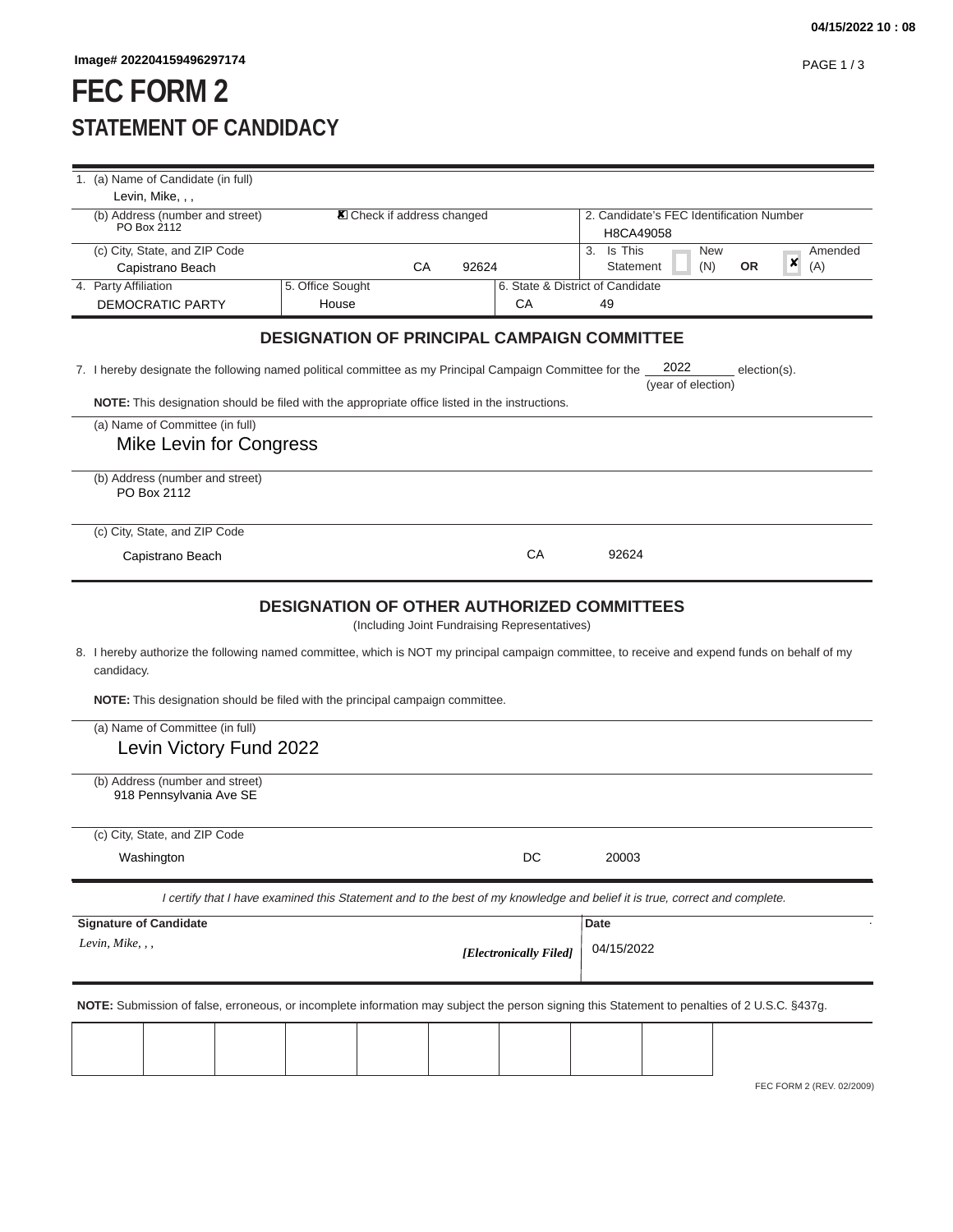FEC **Form 2S** (Revised 02/2017) **of Additional Authorized Committees** Page 2 of 3 **Optional Supplemental Page for Designation**

## **DESIGNATION OF OTHER AUTHORIZED COMMITTEES**

| (a) Name of Committee (in full)                                  |    |       |
|------------------------------------------------------------------|----|-------|
| California Candidates Victory Fund                               |    |       |
| (b) Address (number and street)<br>777 S Figueroa St<br>Ste 4050 |    |       |
| (c) City, State, and ZIP Code<br>Los Angeles                     | CA | 90017 |

| FEC Form 2S (Revised 02/2017)                                                                                                               | of Additional Authorized Committees                                                                                                                                                                                                        | Page $\frac{2}{1}$ of $\frac{3}{1}$ |
|---------------------------------------------------------------------------------------------------------------------------------------------|--------------------------------------------------------------------------------------------------------------------------------------------------------------------------------------------------------------------------------------------|-------------------------------------|
|                                                                                                                                             | <b>DESIGNATION OF OTHER AUTHORIZED COMMITTEES</b><br>(Including Joint Fundraising Representatives)                                                                                                                                         |                                     |
|                                                                                                                                             | 8. I hereby authorize the following named committee, which is NOT my principal campaign committee, to receive and expend funds on behalf of my<br>candidacy. NOTE: This designation should be filed with the principal campaign committee. |                                     |
| (a) Name of Committee (in full)                                                                                                             |                                                                                                                                                                                                                                            |                                     |
| California Candidates Victory Fund                                                                                                          |                                                                                                                                                                                                                                            |                                     |
| (b) Address (number and street)<br>777 S Figueroa St<br>Ste 4050                                                                            |                                                                                                                                                                                                                                            |                                     |
| (c) City, State, and ZIP Code                                                                                                               |                                                                                                                                                                                                                                            |                                     |
| Los Angeles                                                                                                                                 | CA<br>90017                                                                                                                                                                                                                                |                                     |
| (a) Name of Committee (in full)<br>Schiff Hold The House 2020                                                                               | 8. I hereby authorize the following named committee, which is NOT my principal campaign committee, to receive and expend funds on behalf of my<br>candidacy. NOTE: This designation should be filed with the principal campaign committee. |                                     |
| (b) Address (number and street)<br>777S S Figueroa St<br>Ste 4050<br>(c) City, State, and ZIP Code                                          |                                                                                                                                                                                                                                            |                                     |
| Los Angeles                                                                                                                                 | 90017<br>СA                                                                                                                                                                                                                                |                                     |
| (a) Name of Committee (in full)<br><b>Lofgren Victory Fund</b>                                                                              | 8. I hereby authorize the following named committee, which is NOT my principal campaign committee, to receive and expend funds on behalf of my<br>candidacy. NOTE: This designation should be filed with the principal campaign committee. |                                     |
| (b) Address (number and street)<br>c/o Contribution Solutions, LLC<br>1346 The Alameda, #7-380<br>(c) City, State, and ZIP Code<br>San Jose | CA<br>95126                                                                                                                                                                                                                                |                                     |
| (a) Name of Committee (in full)                                                                                                             | 8. I hereby authorize the following named committee, which is NOT my principal campaign committee, to receive and expend funds on behalf of my<br>candidacy. NOTE: This designation should be filed with the principal campaign committee. |                                     |
| <b>SEEC Victory Fund</b>                                                                                                                    |                                                                                                                                                                                                                                            |                                     |
| (b) Address (number and street)<br>PO Box 15320                                                                                             |                                                                                                                                                                                                                                            |                                     |
| (c) City, State, and ZIP Code                                                                                                               |                                                                                                                                                                                                                                            |                                     |
| Washington                                                                                                                                  | DC<br>20003                                                                                                                                                                                                                                |                                     |

| (a) Name of Committee (in full)                                    |    |       |
|--------------------------------------------------------------------|----|-------|
| <b>Lofgren Victory Fund</b>                                        |    |       |
| (b) Address (number and street)<br>c/o Contribution Solutions, LLC |    |       |
| 1346 The Alameda, #7-380                                           |    |       |
| (c) City, State, and ZIP Code                                      |    |       |
| San Jose                                                           | CА | 95126 |

| (a) Name of Committee (in full)                 |    |       |  |
|-------------------------------------------------|----|-------|--|
| <b>SEEC Victory Fund</b>                        |    |       |  |
| (b) Address (number and street)<br>PO Box 15320 |    |       |  |
| (c) City, State, and ZIP Code                   |    |       |  |
| Washington                                      | DC | 20003 |  |